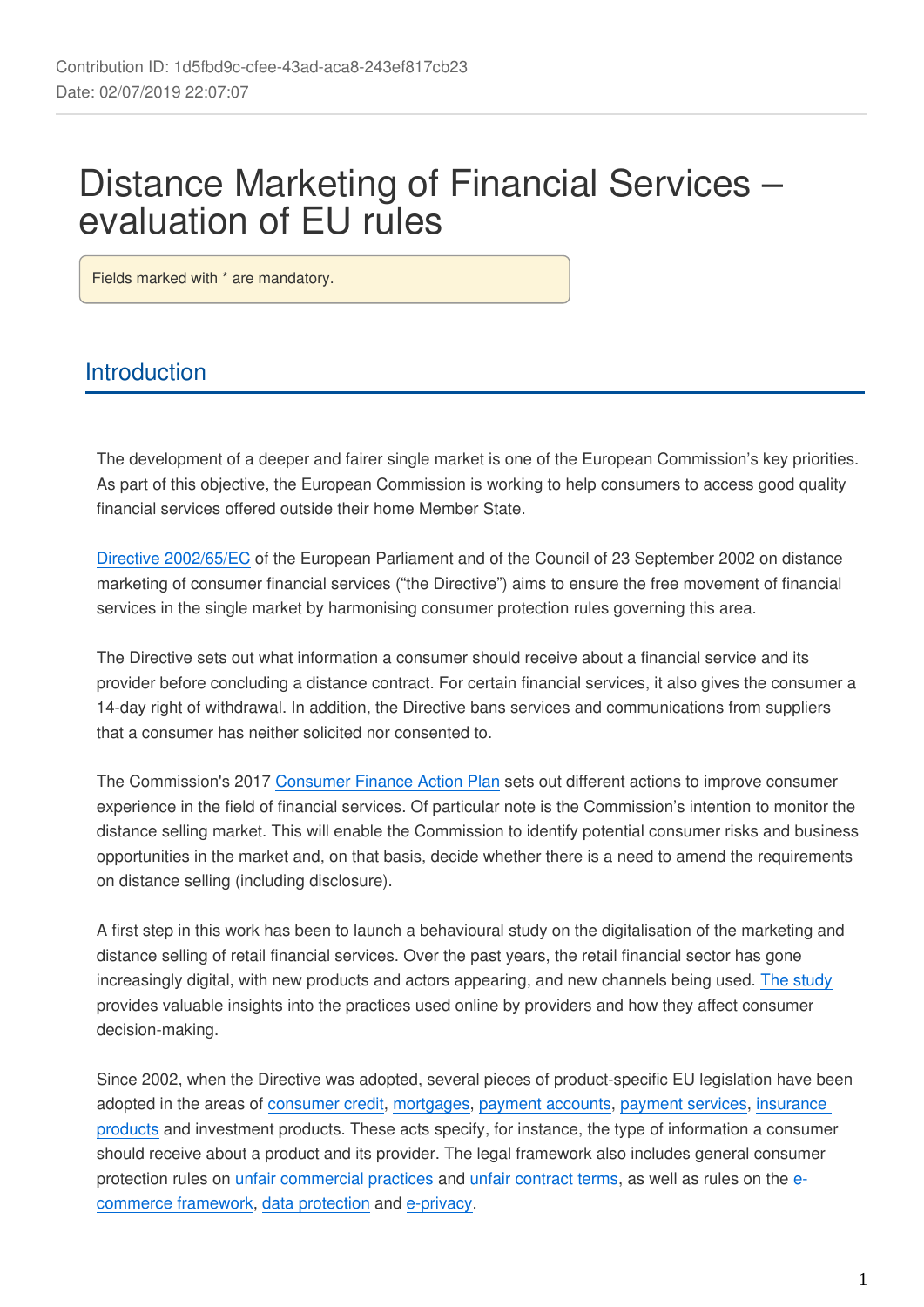Some 17 years after the adoption of the Directive, the Commission is launching a second evaluation to assess whether the Directive is still fit for purpose given all the market developments that have occurred since 2002. A first evaluation, carried out in 2009, pointed to the efforts made to regulate specific financial services at EU level and to the need to monitor evolutions in the market, especially given the development of e-commerce.

This public consultation is an opportunity for consumers, retail financial services professionals, national authorities and any other interested stakeholders to give their opinions on how well they think the Directive is functioning.The results of this consultation will help the Commission assess the Directive's coherence, effectiveness, efficiency, relevance and EU added value.

The consultation consists of two short questionnaires. The first (set out in Part I) is aimed at the general public. The second (set out in Part II) is for other stakeholders such as associations, authorities and financial services providers.

The public consultation will be available in all 24 official languages of the EU.

Shortly after the close of the consultation, the Commission will publish a summary of the contributions received. In addition, opinions gathered through the public consultation will directly feed into the Commission's evaluation of the Directive, providing additional answers to the evaluation questions. The Commission will summarise the findings of the evaluation in a staff working document, which will include a summary of all consultation activities, including a specific summary of the open public consultation.

# About you

- **\*** Language of my contribution
	- **Bulgarian**
	- Croatian
	- C<sub>zech</sub>
	- C Danish
	- C Dutch
	- **O** English
	- C Estonian
	- **Einnish**
	- C French
	- Gaelic
	- C German
	- **C** Greek
	- **C** Hungarian
	- $\circ$  Italian
	- **C** Latvian
	- C Lithuanian
	- **Maltese**
	- C Polish
	- **Portuguese**
	- Romanian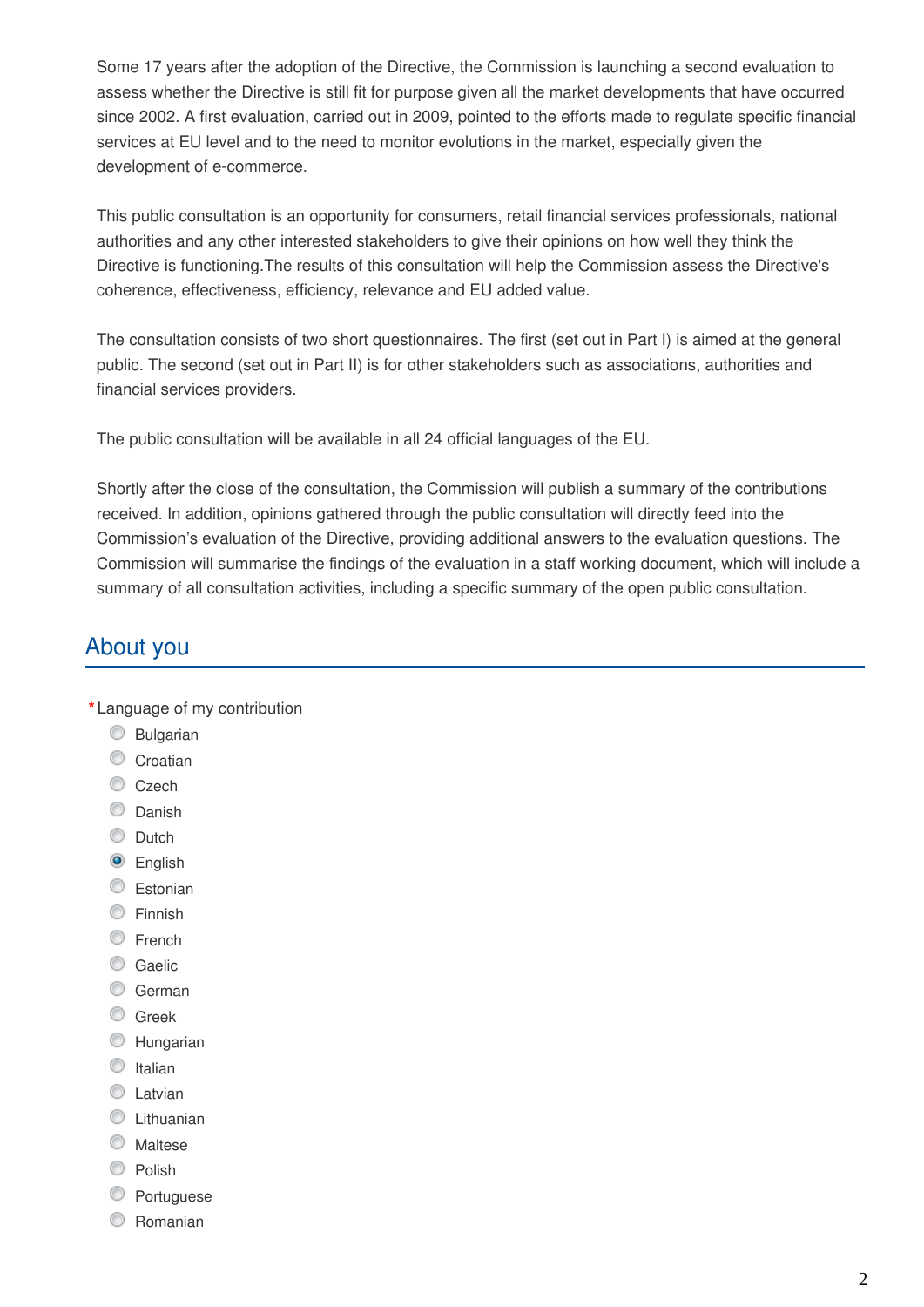- C Slovak
- Slovenian
- Spanish
- Swedish

**\***I am giving my contribution as

- **C** Academic/research institution
- **O** Business association
- **C** Company/business organisation
- **C** Consumer organisation
- **EU** citizen
- Environmental organisation
- Non-EU citizen
- Non-governmental organisation (NGO)
- **Public authority**
- **Trade union**
- O Other

#### **\***First name

Andrew

**\***Surname

PRICE

**\***Email (this won't be published)

aprice@woccu.org

#### **\***Organisation name

*255 character(s) maximum*

European Network of Credit Unions

#### **\***Organisation size

- $\bullet$  Micro (1 to 9 employees)
- Small (10 to 49 employees)
- Medium (50 to 249 employees)
- Large (250 or more)

#### Transparency register number

*255 character(s) maximum*

Check if your organisation is on the *[transparency register](http://ec.europa.eu/transparencyregister/public/homePage.do?redir=false&locale=en)*. It's a voluntary database for organisations seeking to influence EU decisionmaking.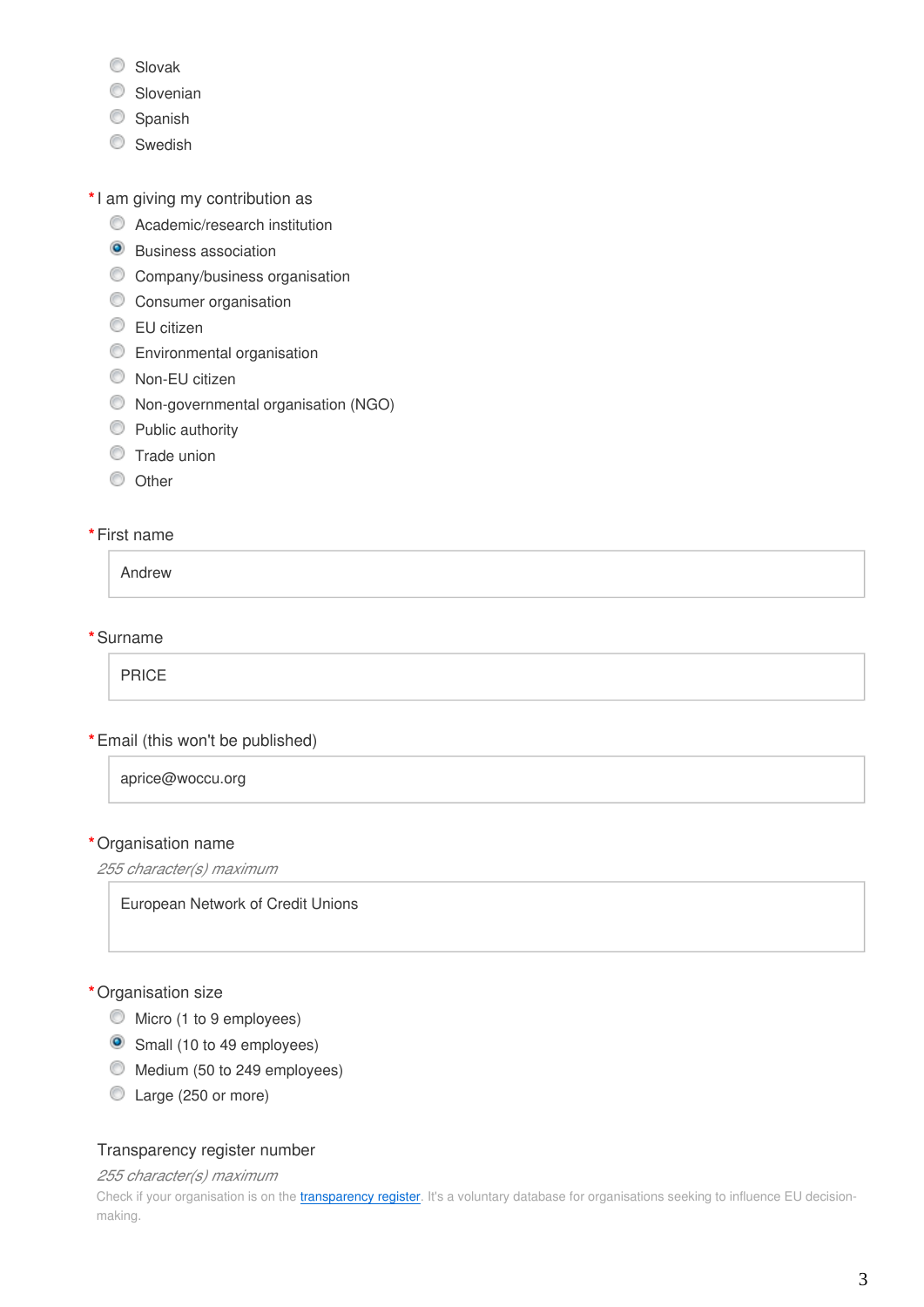### **\***Country of origin

Please add your country of origin, or that of your organisation.

| -lease add your country of ongin, or that or your organisation. |   |                          |   |                  |                    |
|-----------------------------------------------------------------|---|--------------------------|---|------------------|--------------------|
| Afghanistan                                                     |   | Djibouti                 |   | Libya            | Saint Pierre and   |
|                                                                 |   |                          |   |                  | Miquelon           |
| Åland Islands                                                   |   | Dominica                 |   | Liechtenstein    | Saint Vincent and  |
|                                                                 |   |                          |   |                  | the Grenadines     |
| Albania                                                         |   | Dominican Republic       |   | Lithuania        | Samoa              |
| Algeria                                                         |   | Ecuador                  |   | Luxembourg       | San Marino         |
| American Samoa                                                  |   | Egypt                    |   | Macau            | São Tomé and       |
|                                                                 |   |                          |   |                  | Príncipe           |
| Andorra                                                         |   | El Salvador              |   | Madagascar       | Saudi Arabia       |
| Angola                                                          |   | <b>Equatorial Guinea</b> |   | Malawi           | Senegal            |
| Anguilla                                                        |   | Eritrea                  |   | Malaysia         | Serbia             |
| Antarctica                                                      | O | Estonia                  | O | <b>Maldives</b>  | Seychelles         |
| Antigua and Barbuda                                             | O | Ethiopia                 |   | Mali             | Sierra Leone       |
| Argentina                                                       | O | <b>Falkland Islands</b>  |   | Malta            | Singapore          |
| Armenia                                                         | ◎ | Faroe Islands            |   | Marshall Islands | Sint Maarten       |
| Aruba                                                           |   | Fiji                     | O | Martinique       | Slovakia           |
| Australia                                                       |   | Finland                  | O | Mauritania       | Slovenia           |
| Austria                                                         |   | North Macedonia          |   | <b>Mauritius</b> | Solomon Islands    |
| Azerbaijan                                                      | ◎ | France                   |   | Mayotte          | Somalia            |
| <b>Bahamas</b>                                                  | O | French Guiana            |   | Mexico           | South Africa       |
| <b>Bahrain</b>                                                  |   | French Polynesia         |   | Micronesia       | South Georgia and  |
|                                                                 |   |                          |   |                  | the South Sandwich |
|                                                                 |   |                          |   |                  | Islands            |
| Bangladesh                                                      |   | French Southern and      |   | Moldova          | South Korea        |
|                                                                 |   | <b>Antarctic Lands</b>   |   |                  |                    |
| <b>Barbados</b>                                                 |   | Gabon                    |   | Monaco           | South Sudan        |
| <b>Belarus</b>                                                  |   | Georgia                  |   | Mongolia         | Spain              |
| Belgium                                                         |   | Germany                  |   | Montenegro       | Sri Lanka          |
| <b>Belize</b>                                                   |   | Ghana                    |   | Montserrat       | Sudan              |
| <b>Benin</b>                                                    |   | Gibraltar                |   | Morocco          | Suriname           |
| Bermuda                                                         |   | Greece                   |   | Mozambique       | Svalbard and Jan   |
|                                                                 |   |                          |   |                  | Mayen              |
| <b>Bhutan</b>                                                   |   | Greenland                |   | Myanmar/Burma    | Swaziland          |
| <b>Bolivia</b>                                                  |   | Grenada                  |   | Namibia          | Sweden             |
| <b>Bonaire Saint</b>                                            | O | Guadeloupe               |   | Nauru            | Switzerland        |
| <b>Eustatius and Saba</b>                                       |   |                          |   |                  |                    |
| Bosnia and                                                      |   | Guam                     |   | Nepal            | Syria              |
| Herzegovina                                                     |   |                          |   |                  |                    |
| <b>Botswana</b>                                                 |   | Guatemala                |   | Netherlands      | Taiwan             |
| <b>Bouvet Island</b>                                            |   | Guernsey                 |   | New Caledonia    | Tajikistan         |
| <b>Brazil</b>                                                   |   | Guinea                   |   | New Zealand      | Tanzania           |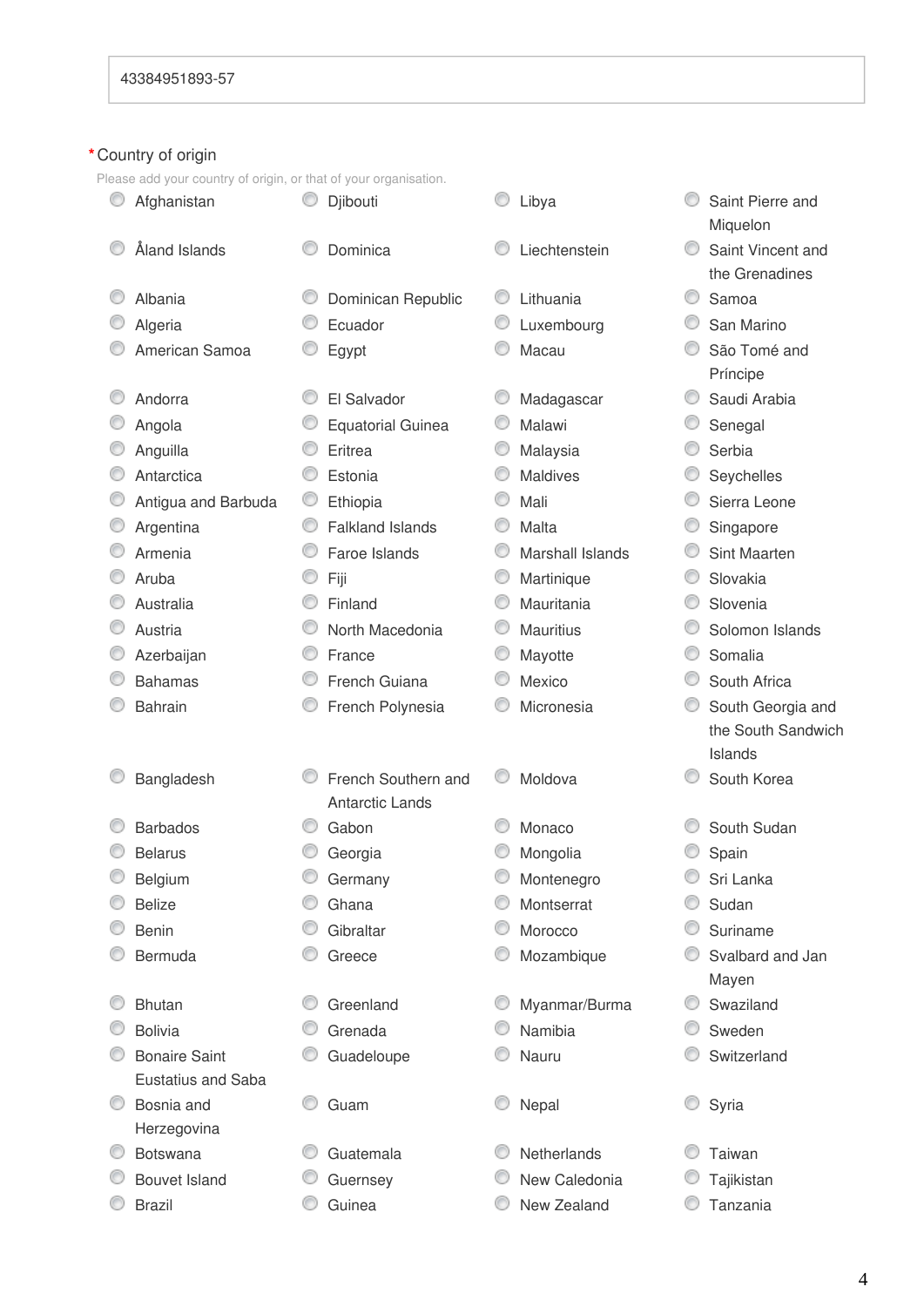| <b>British Indian Ocean</b>                    |   | Guinea-Bissau                               | Nicaragua                         |           | Thailand                    |
|------------------------------------------------|---|---------------------------------------------|-----------------------------------|-----------|-----------------------------|
| Territory                                      |   |                                             |                                   |           | The Gambia                  |
| <b>British Virgin Islands</b><br><b>Brunei</b> |   | Guyana<br>Haiti                             | Niger                             |           | Timor-Leste                 |
|                                                |   |                                             | Nigeria                           |           |                             |
| <b>Bulgaria</b>                                |   | Heard Island and<br><b>McDonald Islands</b> | Niue                              |           | Togo                        |
| <b>Burkina Faso</b>                            | ⊙ | Honduras                                    | Norfolk Island                    |           | Tokelau                     |
| <b>Burundi</b>                                 |   | Hong Kong                                   | North Korea                       |           | Tonga                       |
| Cambodia                                       |   | Hungary                                     | Northern Mariana<br>Islands       |           | <b>Trinidad and Tobago</b>  |
| Cameroon                                       |   | Iceland                                     | Norway                            |           | Tunisia                     |
| Canada                                         |   | India                                       | Oman                              |           | Turkey                      |
| Cape Verde                                     |   | Indonesia                                   | Pakistan                          |           | Turkmenistan                |
| Cayman Islands                                 |   | Iran                                        | Palau                             |           | <b>Turks and Caicos</b>     |
|                                                |   |                                             |                                   |           | Islands                     |
| <b>Central African</b><br>Republic             |   | Iraq                                        | Palestine                         |           | Tuvalu                      |
| Chad                                           |   | Ireland                                     | Panama                            |           | Uganda                      |
| Chile                                          |   | Isle of Man                                 | Papua New Guinea                  |           | Ukraine                     |
| China                                          |   | <b>Israel</b>                               | Paraguay                          | ◎         | <b>United Arab Emirates</b> |
| Christmas Island                               |   | Italy                                       | Peru                              | O         | United Kingdom              |
| Clipperton                                     |   | Jamaica                                     | Philippines                       | $\bullet$ | <b>United States</b>        |
| Cocos (Keeling)                                |   | Japan                                       | Pitcairn Islands                  |           | <b>United States Minor</b>  |
| Islands                                        |   |                                             |                                   |           | Outlying Islands            |
| Colombia                                       |   | Jersey                                      | Poland                            | O         | Uruguay                     |
| Comoros                                        |   | Jordan                                      | Portugal                          | O         | <b>US Virgin Islands</b>    |
| Congo                                          |   | Kazakhstan                                  | Puerto Rico                       |           | Uzbekistan                  |
| Cook Islands                                   |   | Kenya                                       | Qatar                             |           | Vanuatu                     |
| Costa Rica                                     |   | Kiribati                                    | Réunion                           |           | Vatican City                |
| Côte d'Ivoire                                  |   | Kosovo                                      | Romania                           |           | Venezuela                   |
| Croatia                                        |   | Kuwait                                      | Russia                            | O         | Vietnam                     |
| Cuba                                           |   | Kyrgyzstan                                  | Rwanda                            |           | Wallis and Futuna           |
| Curaçao                                        |   | Laos                                        | Saint Barthélemy                  |           | Western Sahara              |
| Cyprus                                         |   | Latvia                                      | Saint Helena                      |           | Yemen                       |
|                                                |   |                                             | Ascension and<br>Tristan da Cunha |           |                             |
| Czechia                                        |   | Lebanon                                     | Saint Kitts and Nevis             |           | Zambia                      |
| Democratic Republic                            |   | Lesotho                                     | Saint Lucia                       |           | Zimbabwe                    |
| of the Congo                                   |   |                                             |                                   |           |                             |
| Denmark                                        |   | Liberia                                     | Saint Martin                      |           |                             |

#### **\***Publication privacy settings

The Commission will publish the responses to this public consultation. You can choose whether you would like your details to be made public or to remain anonymous.

## **Anonymous**

Only your type, country of origin and contribution will be published. All other personal details (name, organisation name and size, transparency register number) will not be published.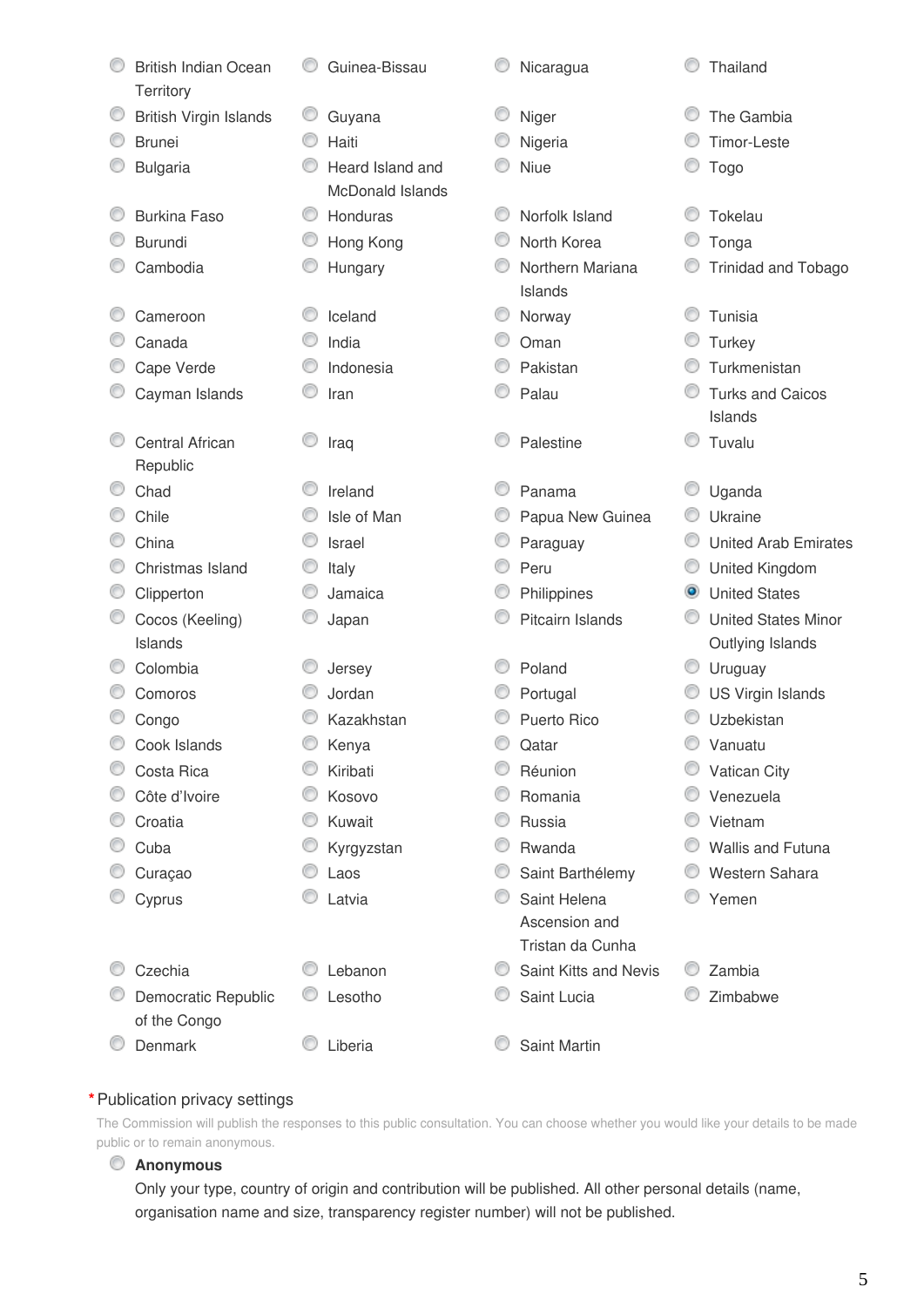#### **Public**

Your personal details (name, organisation name and size, transparency register number, country of origin) will be published with your contribution.

**\***I agree with the [personal data protection provisions](https://ec.europa.eu/info/law/better-regulation/specific-privacy-statement_en)

# Part I: Questionnaire for the general public

*If you are not replying as a member of the general public, please go to Part II.*

*In this part of the questionnaire, we would like you to share your experience of researching and buying retail financial services such as consumer loans, insurance and bank accounts using means of distance communication such as the internet, telephone or postal services. This part of the questionnaire does not cover face-to-face interactions with a financial services provider.*

**Question 1.** In the past 5 years, have you searched for or received information on any of the following financial services through any of these means of distance communication?

|                                                             | On the internet<br>using a desktop,<br>laptop or tablet | On the<br>internet<br>using a<br>smartphone | By<br>post               | Via<br>phone<br>call | Through an other<br>means of distance<br>communications (e.g.<br>fax, virtual assistant,<br>other) |
|-------------------------------------------------------------|---------------------------------------------------------|---------------------------------------------|--------------------------|----------------------|----------------------------------------------------------------------------------------------------|
| Consumer<br>credits (including<br>credit cards)             |                                                         | П                                           | П                        | $\blacksquare$       |                                                                                                    |
| Mortgages                                                   | П                                                       | $\Box$                                      | $\overline{\phantom{a}}$ | $\Box$               | $\Box$                                                                                             |
| Insurance<br>products (e.g. car<br>or home<br>insurance)    |                                                         |                                             | E                        |                      |                                                                                                    |
| Payment<br>accounts                                         | П                                                       | $\Box$                                      | П                        | $\blacksquare$       | П                                                                                                  |
| Investment<br>products (e.g.<br>shares or bonds)            |                                                         |                                             |                          |                      |                                                                                                    |
| Payment<br>services (such as<br>money transfer<br>services) |                                                         | П                                           |                          |                      |                                                                                                    |
| Personal<br>pension products                                |                                                         |                                             |                          |                      |                                                                                                    |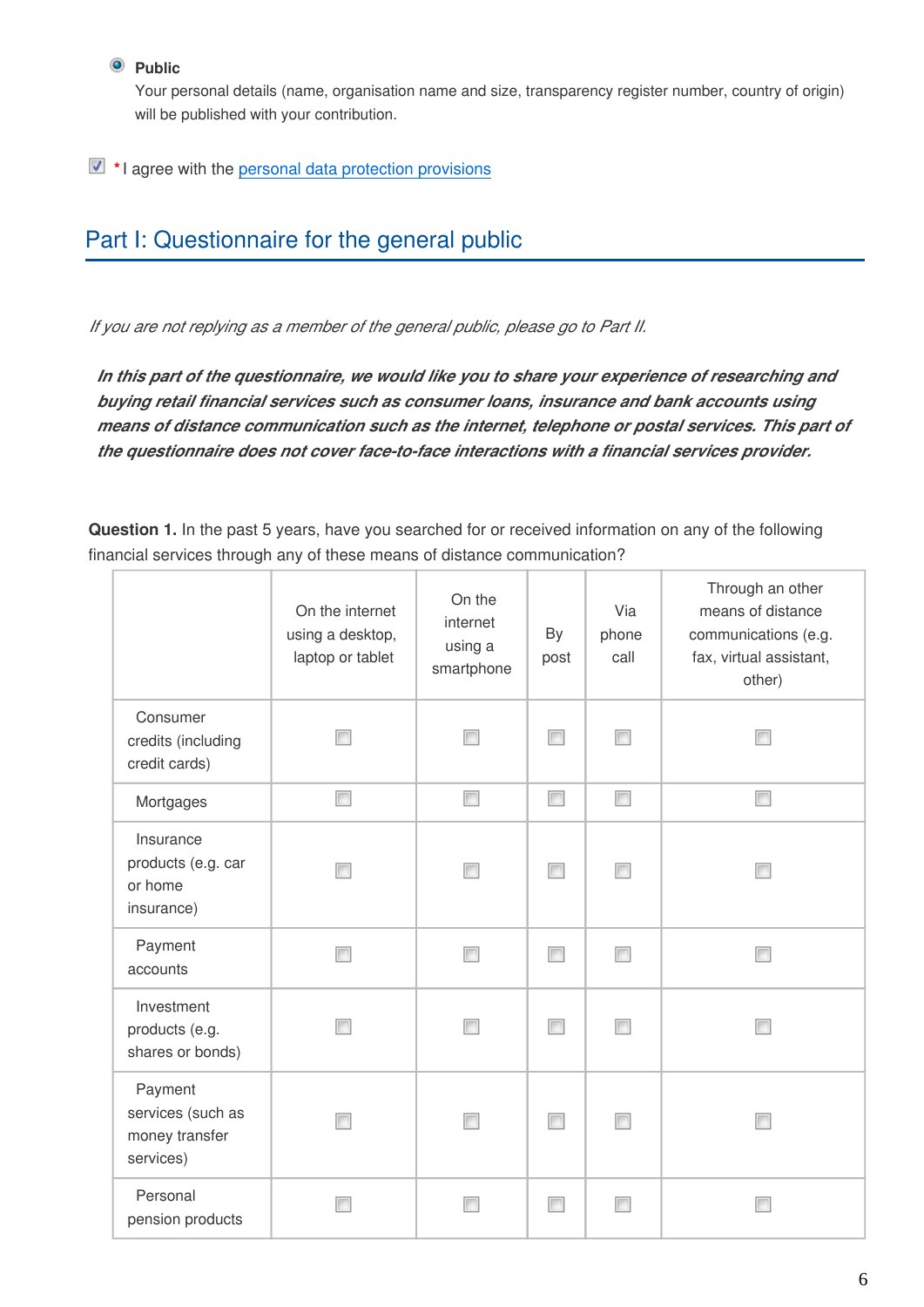Did you also look for information on a service not listed above, or use a means of distance communication not listed above? If so, please specify which one(s):

*500 character(s) maximum*

**Question 2.** What type of information were you consulting?

- Advertising on apps, websites, social networks or video-sharing platforms
- $\Box$  Information sent to you by emails or text messages
- $\Box$  Information you requested by email or text messages
- Information on comparison apps or websites about similar products
- Information about the product on the provider's website/apps
- Advertising and other information sent by post
- I I don't remember

If other, please specify:

*500 character(s) maximum*

**Question 3:** If you bought the financial service you were looking for, did you complete the transaction using the same means of distance communication?

- O Yes
- © No

**Question 4.** Based on your experience, how would you rate the following statements about the distance marketing and selling of financial services?

|                                                                        | <b>Fully</b><br>agree | Somewhat<br>agree | Somewhat<br>disagree | Fully<br>disagree | Don'<br>know |
|------------------------------------------------------------------------|-----------------------|-------------------|----------------------|-------------------|--------------|
| It allows me to access more offers                                     | C                     |                   |                      | ⋒                 |              |
| It allows me to access cheaper offers                                  | ß                     | ⋒                 | ∩                    | ⋒                 |              |
| It allows me to compare offers more<br>easily                          | œ                     |                   |                      |                   |              |
| It allows me to access services that are<br>better adapted to my needs |                       |                   |                      |                   |              |
| It allows me to take more time to review<br>the offers                 |                       |                   |                      |                   |              |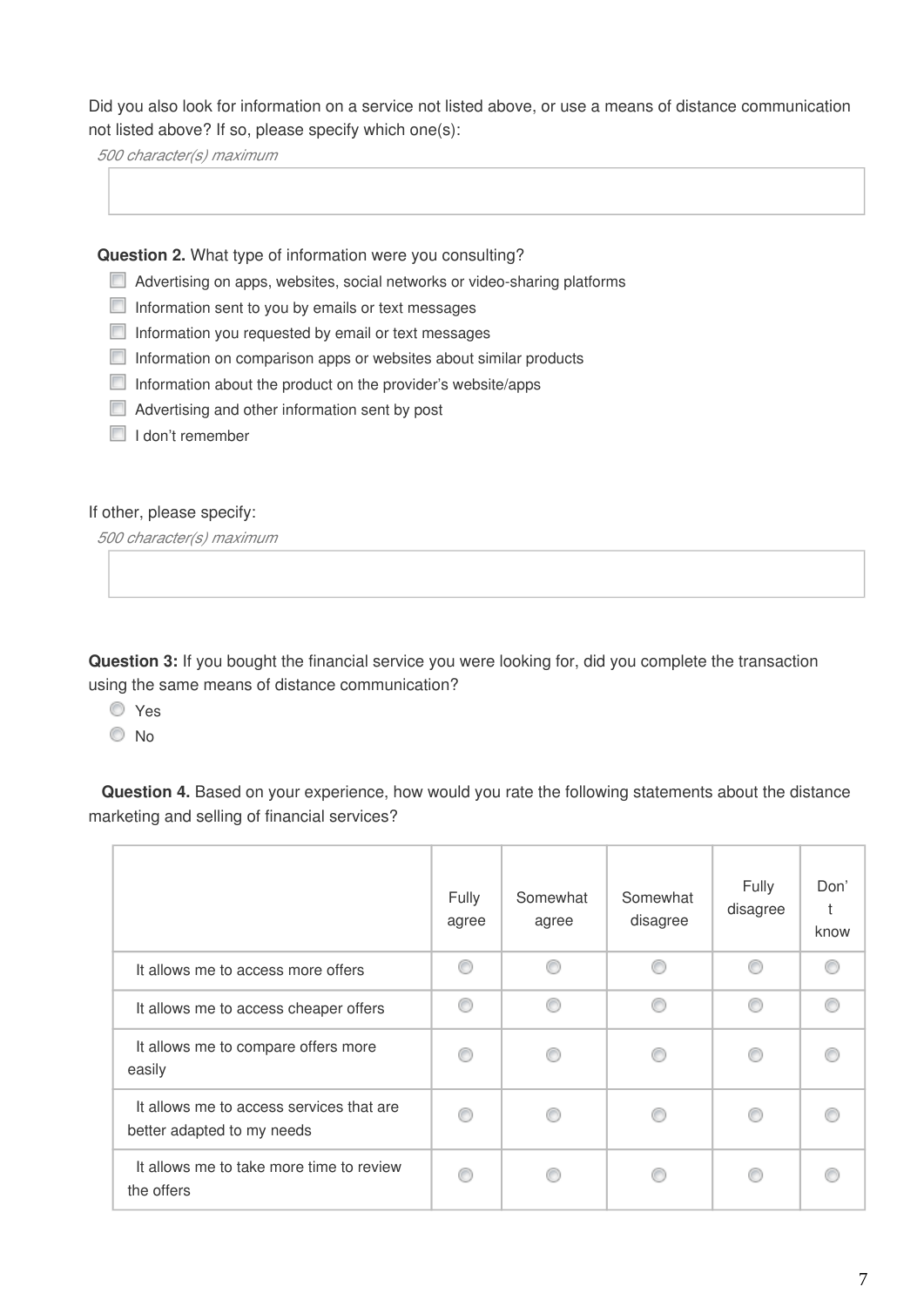| It means I can access the service 24<br>hours a day |  |  |  |
|-----------------------------------------------------|--|--|--|
| It saves me time                                    |  |  |  |

#### Other? Please specify:

*500 character(s) maximum*

**Question 5.** Which means of communication do you prefer using to purchase financial services?

- Desktop/laptop
- Smartphone
- **Tablets**
- **Phone**
- Face-to-face
- **Postal service**
- **Other**

#### Please specify why:

*500 character(s) maximum*

#### **Question 6.** Which type of services do you believe it is appropriate to offer via distance communication?

|                                                    | Yes | No. | Don't<br>know |
|----------------------------------------------------|-----|-----|---------------|
| Consumer credits (including credit cards)          | m   |     |               |
| Mortgages                                          | ◎   | m   |               |
| Insurance products (e.g. car or home<br>insurance) |     |     |               |
| Payment accounts                                   | ∩   |     |               |
| Investment products (e.g. shares or bonds)         | ⋒   |     |               |
| Payment services (e.g. money transfer<br>services) |     |     |               |
| Personal pension products                          |     |     |               |

#### Other? Please specify.

*500 character(s) maximum*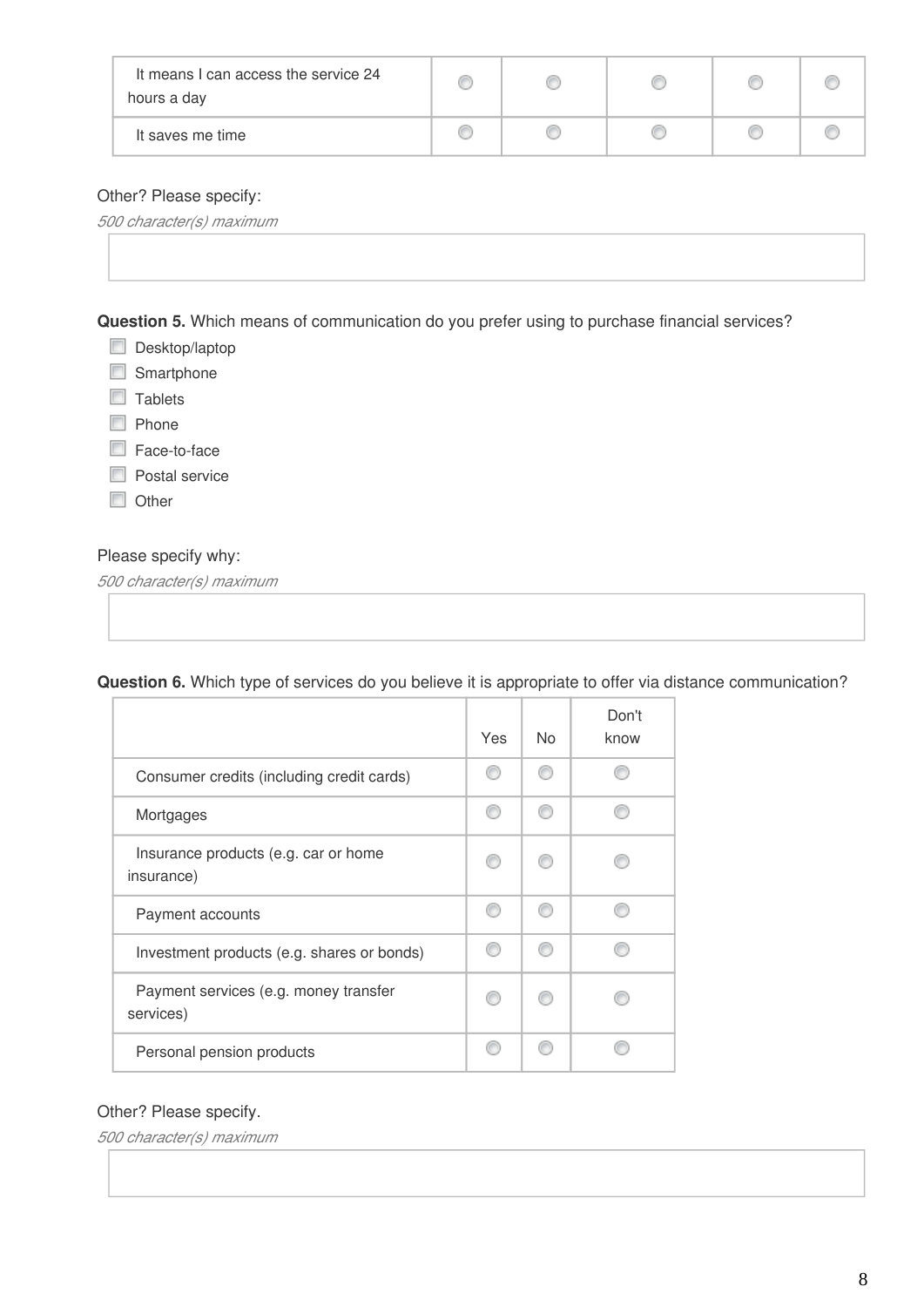**Question 7.** When you are looking for a financial service using a means of distance communication, how important do you consider the following:

|                                                                                                                     | Very<br>important | Somewhat<br>important | Not<br>important | Don'<br>know |
|---------------------------------------------------------------------------------------------------------------------|-------------------|-----------------------|------------------|--------------|
| Having information about the identity of the service<br>provider                                                    |                   |                       |                  |              |
| Having information about the main characteristics of<br>the service, including the costs associated                 |                   |                       |                  |              |
| Having the right to withdraw from the contract, for<br>instance if you have changed your mind                       |                   |                       |                  |              |
| Being contacted by a provider of financial services<br>only when you have given your prior agreement                |                   |                       |                  |              |
| Not having pre-ticked boxes adding additional<br>services (such as insurance) to the service you are<br>looking for |                   |                       |                  |              |

### Other? Please specify:

*500 character(s) maximum*

**Question 8.** Thinking about the service itself, what information would you judge important to have to make your decision?

|                                                                                                                                            | Very<br>important | Somewhat<br>important | Not<br>important | Don'<br>know |
|--------------------------------------------------------------------------------------------------------------------------------------------|-------------------|-----------------------|------------------|--------------|
| A description of the service provided                                                                                                      | ⋒                 |                       |                  |              |
| The total price to be paid, including all possible fees<br>and charges                                                                     |                   |                       |                  |              |
| The potential risks associated to the service (e.g. the<br>risk of losing the money invested)                                              |                   |                       |                  |              |
| The potential gains/revenues stemming from the<br>service (e.g. for investments)                                                           |                   |                       |                  |              |
| The existence of additional taxes or costs that the<br>consumer has to pay to someone other than the<br>supplier (e.g. to tax authorities) |                   |                       |                  |              |
| How long the offer is valid                                                                                                                | ⋒                 |                       |                  |              |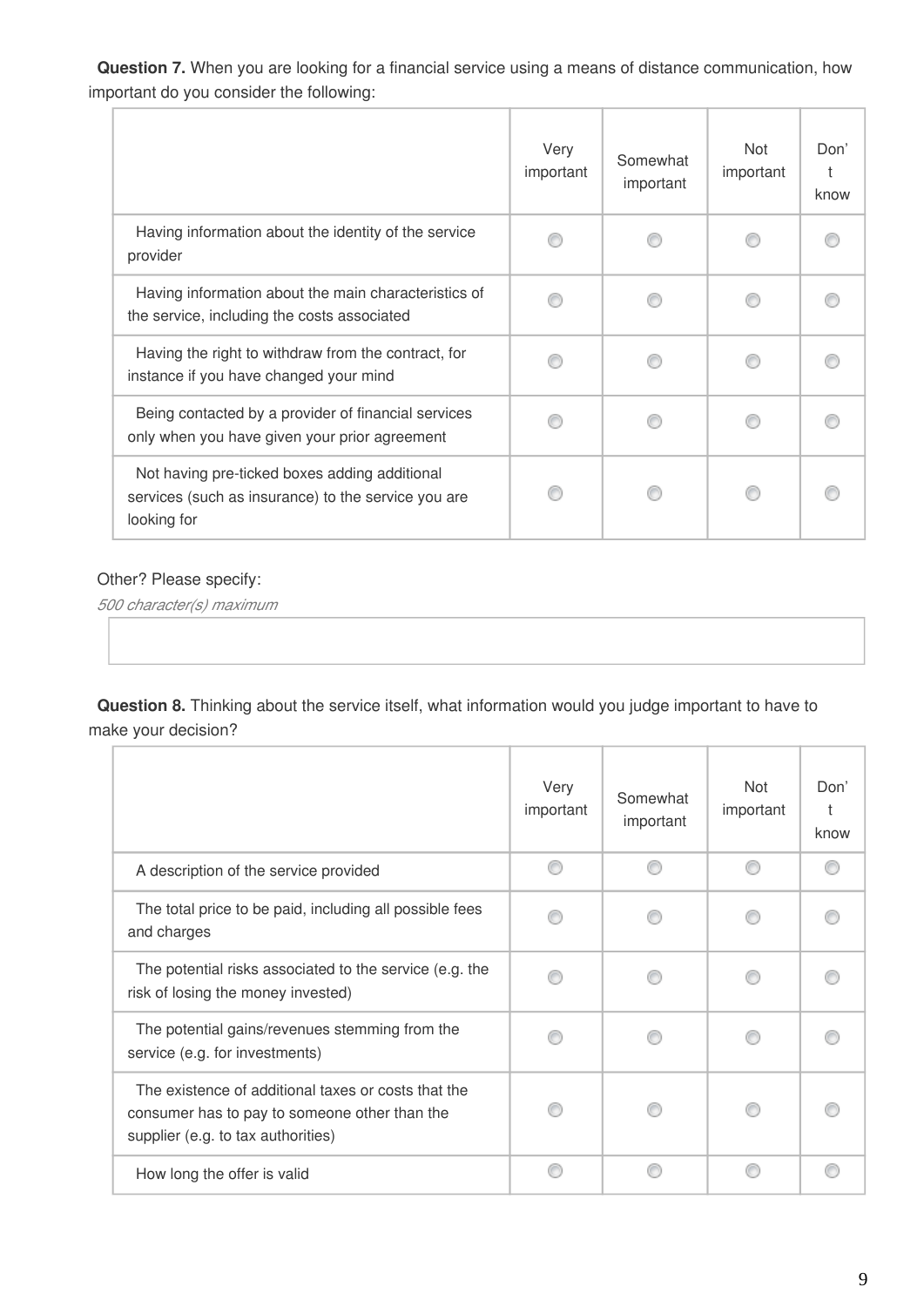| The existence of the right of withdrawal and its<br>conditions                                                           |  |  |
|--------------------------------------------------------------------------------------------------------------------------|--|--|
| The minimum duration of the contract                                                                                     |  |  |
| The conditions for terminating the contract                                                                              |  |  |
| Information about applicable law                                                                                         |  |  |
| Information about the language the contract is drawn<br>up in and about the terms under which the service is<br>provided |  |  |
| The existence of out-of-court redress mechanisms                                                                         |  |  |

#### Other? Please specify:

*500 character(s) maximum*

**Question 9.** Thinking about your answers to Question 8, where you said what information is important to have, how important would you consider the following statements on the presentation of this information:

|                                                                                                                                    | Very<br>important | Somewhat<br>important | Not<br>important | Don'<br>know |
|------------------------------------------------------------------------------------------------------------------------------------|-------------------|-----------------------|------------------|--------------|
| The information must be presented in a format that<br>enables me to compare it with other products                                 |                   |                       |                  |              |
| The information must be presented prominently and<br>immediately (e.g. in a single block on the webpage<br>presenting the product) |                   |                       |                  |              |
| This information must be presented in a way that is<br>adapted to the channel (e.g. size of the screen)                            |                   |                       |                  |              |
| must be able to choose the format in which I can<br>access the information (e.g. pdf, other)                                       |                   |                       |                  |              |

#### Other? Please specify:

*500 character(s) maximum*

**Question 10.** Thinking again about your answers to Question 8 and what information about the service you said was important to have, how far do you agree with the following statements about when the information should be provided?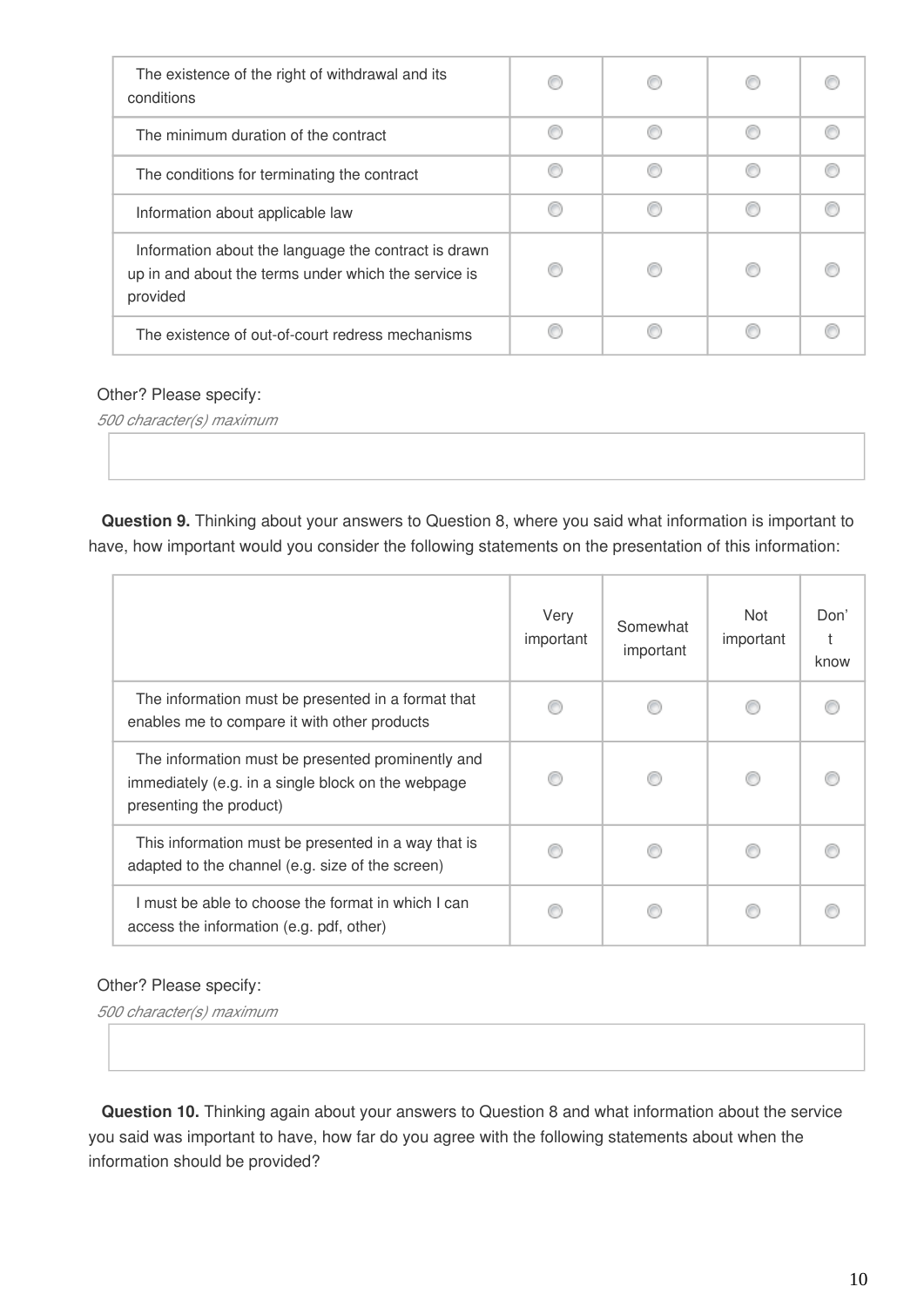|                                                                                                                                                                | agree | disagree | don'<br>know |
|----------------------------------------------------------------------------------------------------------------------------------------------------------------|-------|----------|--------------|
| The information should be provided by default, for instance on the<br>product's page on a provider's website, whether or not I plan to purchase<br>the product |       |          |              |
| The information should be provided well before I sign the contract (e.g.<br>24 hours before)                                                                   |       |          |              |
| The information should be provided shortly before I sign the contract (e.<br>g. 1 hour before)                                                                 |       |          |              |
| The information should only be provided together with the contract, when<br>I am about to sign it                                                              |       |          |              |

#### *Personalisation of advertising and offers*

**Question 11.** Thinking about tailored advertisements and offers of financial services based on your online and offline activity (e.g. websites browsed, shopping behaviour), is it something:

|                                                                             | agree | disagree | l don't<br>know |
|-----------------------------------------------------------------------------|-------|----------|-----------------|
| That is difficult to identify                                               |       |          |                 |
| That enables you to get to find out about services you are<br>interested in |       |          |                 |
| That enables you to obtain better deals and save money                      |       |          |                 |
| That is not transparent enough                                              |       |          |                 |
| That could limit your choice of services                                    |       |          |                 |

Please specify the advantages or drawbacks you see in such practices:

*500 character(s) maximum*

## *Finally, we would like your views on and experience of financial services provided by providers based in an EU country different from the one where you live.*

**Question 12.** Obtaining a financial service from a provider based in another EU country is something that you…

- have already done/tried to do
- **Would do to find better deals**
- would not do because you are satisfied with the services and conditions offered in your country/area
- $\Box$  would not do because you are unsure about your rights or where to turn to get redress in case of a problem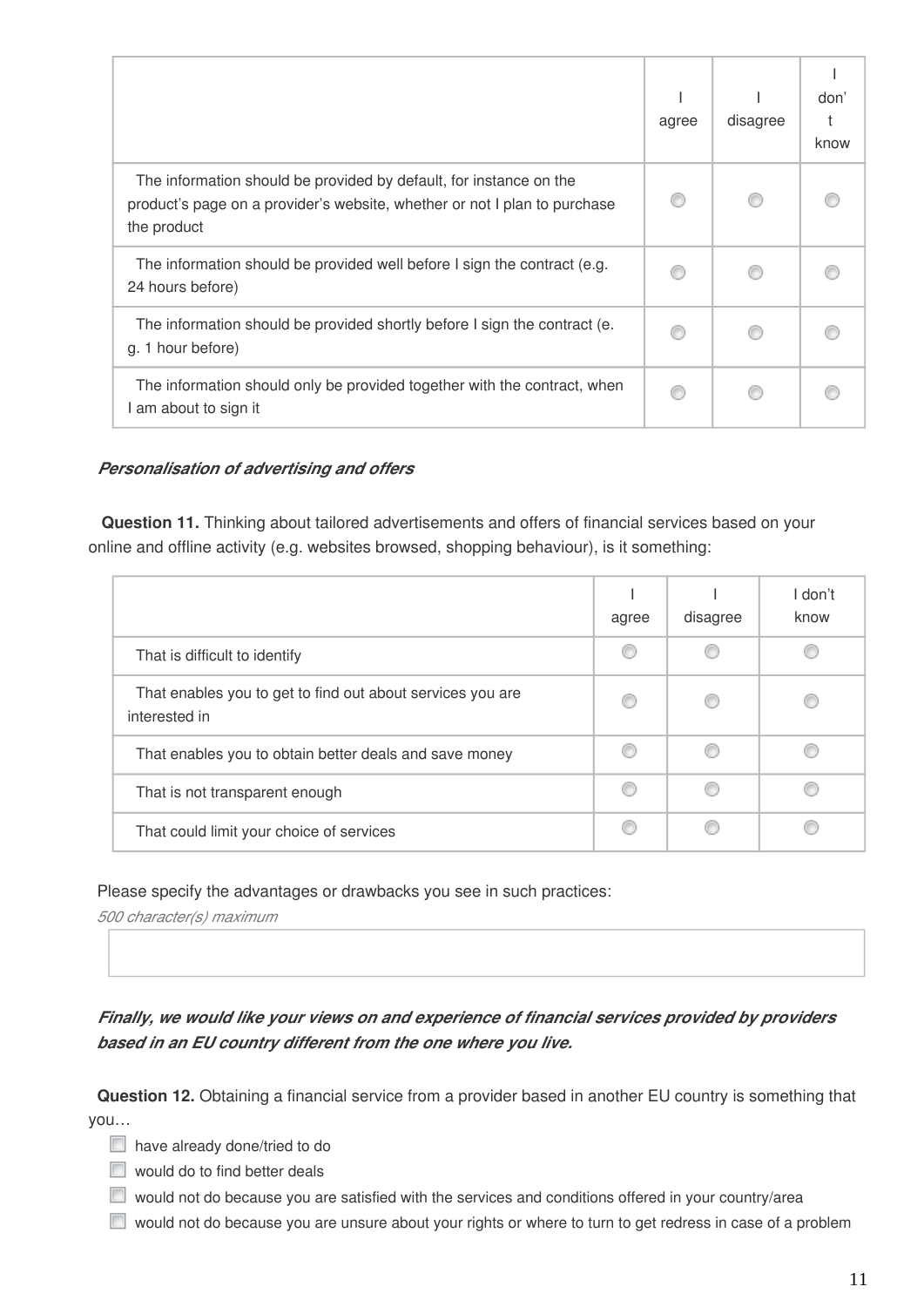**Now** would not do because of language barriers

would not do because you prefer face-to-face contact

#### Other? Please specify:

*500 character(s) maximum*

**Question 12.1** If you have already obtained, or tried to obtain, a financial service from a provider based in another EU country, how would you describe your experience?

- $\Box$  I tried to find services available in another EU country but could not access the website.
- I tried to find services available in another EU country but was redirected to a website that was specific to the country where I live.
- I could access the offers but could not understand the information provided about the services.
- I could access the offers but could not compare the information provided about the services.
- I could access the offers but could not complete the transaction (for instance the transaction was refused when you provided your place of residence or nationality).
- $\Box$  I managed to obtain the financial service and was satisfied with the outcome.
- $\Box$  I managed to obtain the financial service but it was difficult.

Please elaborate on or highlight any specific problems encountered:

*500 character(s) maximum*

# Part II: Questionnaire for other stakeholders

#### *Questions on relevance*

The relevance criterion in the Commission evaluation looks at the relationship between the needs and problems in society and the objectives of the Directive. It also involves considering how far the Directive's objectives correspond to wider EU policy goals and priorities.

As a reminder, the Directive's aims are to:

1- harmonise consumer protection across the EU and guarantee a high level of consumer protection, which will generate consumer trust in the distance selling of financial services;

2- help consolidate the single market of financial services to ensure the free movement of retail financial services.

**Question 1.** Have the following developments changed the provision of distance retail financial services since 2002?

|  | $\tau$ otally<br>agree | Somewhat<br>agree | Somewhat<br>disagree | Totally<br>. .<br>disagree | Do<br>not<br>know |
|--|------------------------|-------------------|----------------------|----------------------------|-------------------|
|--|------------------------|-------------------|----------------------|----------------------------|-------------------|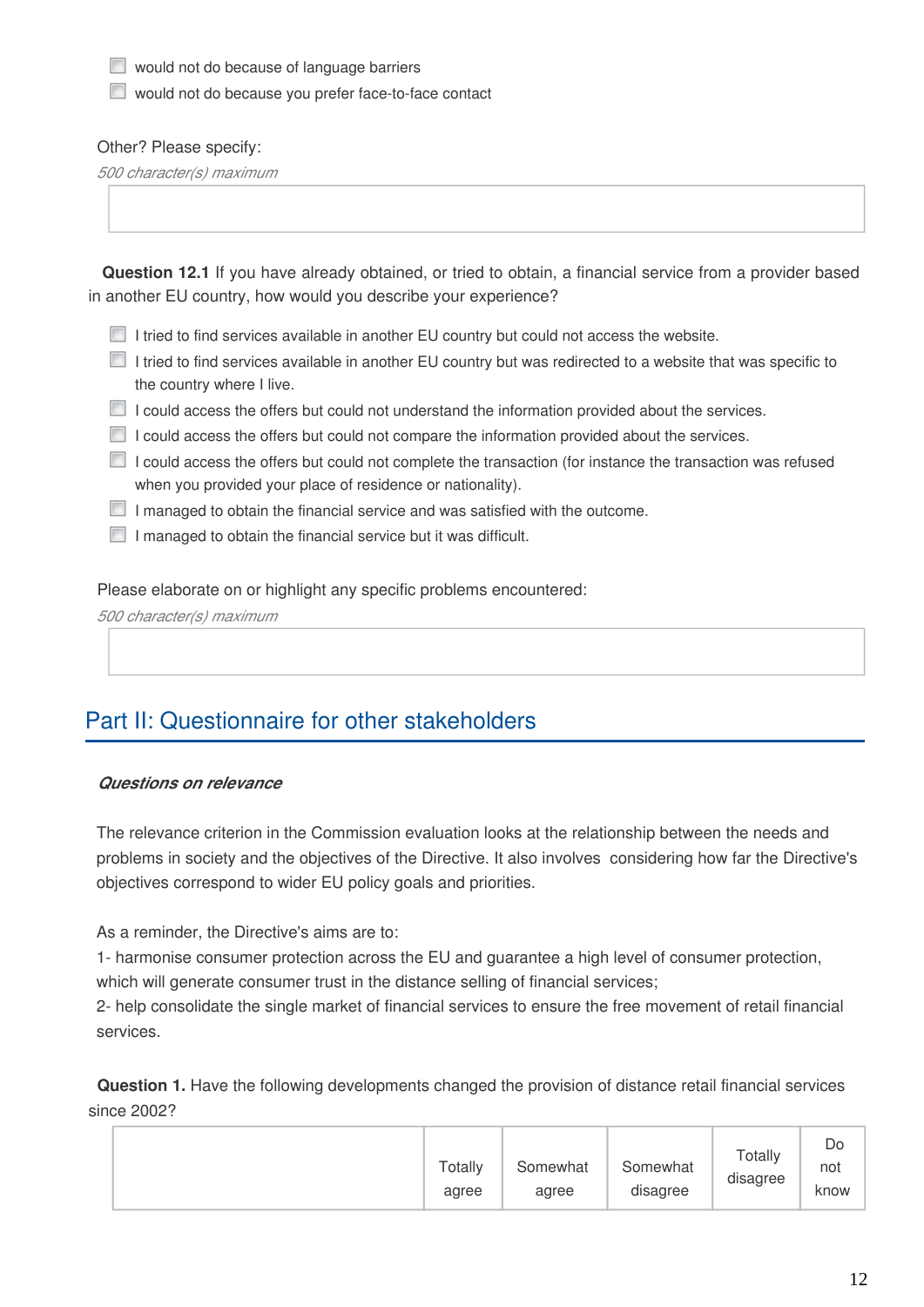| The use of internet in the distance<br>marketing and selling of financial services                                                                            |  |  |  |
|---------------------------------------------------------------------------------------------------------------------------------------------------------------|--|--|--|
| The use of new devices such as<br>smartphones                                                                                                                 |  |  |  |
| The profiling of consumers based on<br>personal data                                                                                                          |  |  |  |
| New market players such as fintech<br>providers; this includes the use of<br>technology to improve and automate the<br>delivery and use of financial services |  |  |  |
| The adoption of product-specific<br>legislation                                                                                                               |  |  |  |
| The level of competition in your country                                                                                                                      |  |  |  |
| The level of cross-border competition                                                                                                                         |  |  |  |

Please mention any other developments you consider important:

**Question 2.** How relevant/up to date do you consider the following parts and provisions of the Directive in the current context?

|                                                                                                                                    | Totally<br>relevant | Somewhat<br>relevant | Somewhat<br>irrelevant | Totally<br>irrelevant | Do<br>not<br>know |
|------------------------------------------------------------------------------------------------------------------------------------|---------------------|----------------------|------------------------|-----------------------|-------------------|
| The scope of the Directive, i.e.<br>covering banking, credit, insurance,<br>personal pensions, investments and<br>payment services |                     | $\bullet$            |                        |                       |                   |
| The technology-neutral approach of<br>the Directive                                                                                |                     | $\bullet$            |                        |                       |                   |
| Information to be provided about the<br>provider                                                                                   |                     | ۰                    |                        |                       |                   |
| Information to be provided about the<br>financial service and its conditions                                                       |                     |                      |                        |                       |                   |
| How information should be provided<br>over the phone                                                                               |                     |                      |                        |                       |                   |
| The existence of a right of withdrawal<br>for certain services                                                                     |                     | $\bullet$            |                        |                       |                   |
| Cancellation of payments made<br>through fraudulent use of a payment<br>card                                                       |                     |                      |                        |                       |                   |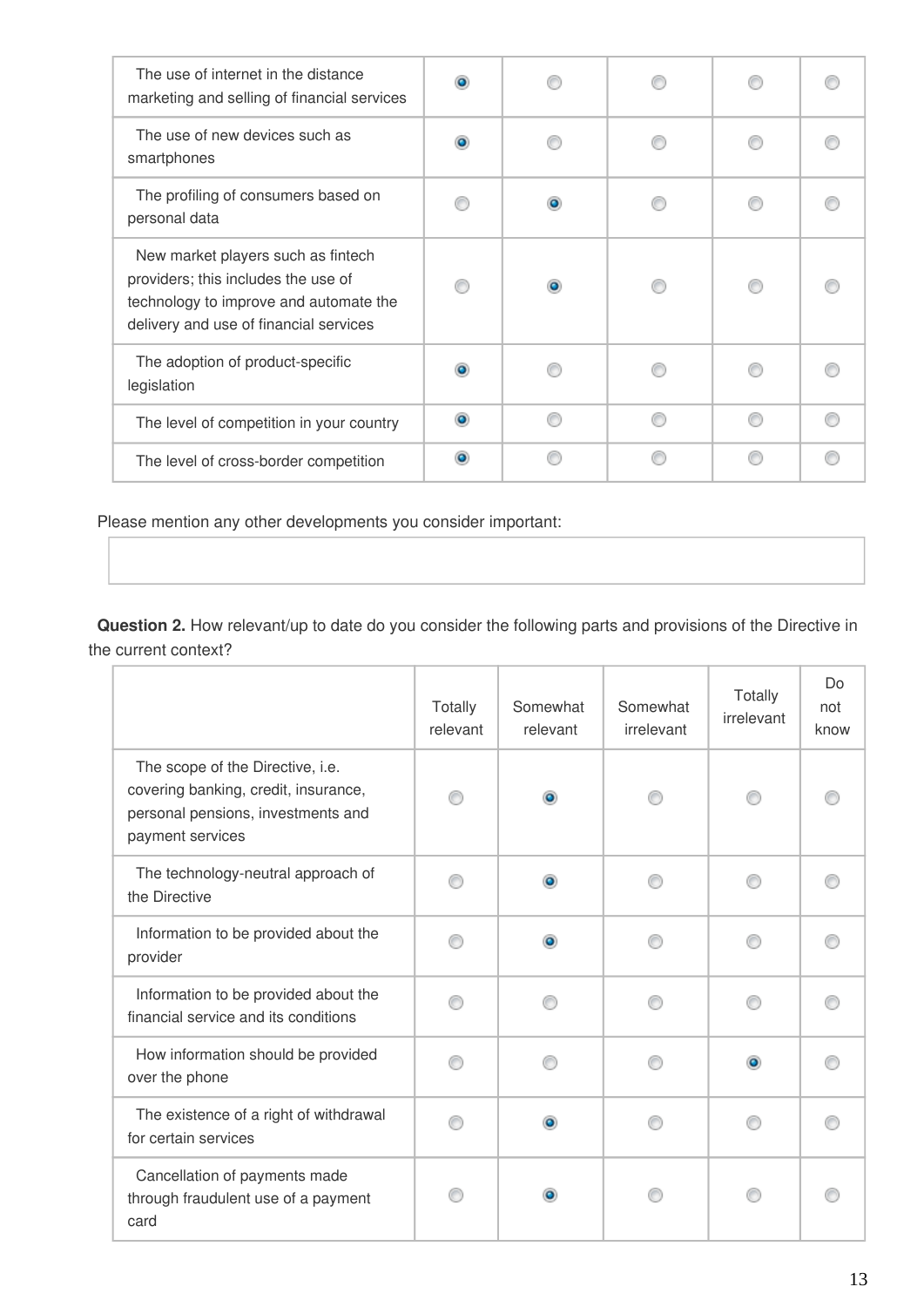| Ban on unsolicited services       |  |  |  |
|-----------------------------------|--|--|--|
| Ban on unsolicited communications |  |  |  |

Please explain your responses:

There are numerous barriers to the provision of financial services that are created by the Directive.

**Question 3.** Are there any issues which the Directive currently does not address but you consider should be addressed?

- **O** Yes
- $\odot$  No
- C Don't know

If you answered "yes", please specify:

Harmonization between the directive and national-level frameworks

#### *Questions on effectiveness*

The effectiveness criterion in the evaluation considers how successful EU action has been in achieving or progressing towards its objectives.

**Question 4.** How effective are the following aspects/features of the Directive at ensuring consumer protection and contributing to the completion of the single market?

|                                                                                                                                                | Very<br>effective | Somewhat<br>effective | Somewhat<br>ineffective | Very<br>ineffective | Do<br>not<br>know |
|------------------------------------------------------------------------------------------------------------------------------------------------|-------------------|-----------------------|-------------------------|---------------------|-------------------|
| The horizontal scope of the Directive,<br>i.e. covering banking, credit,<br>insurances, personal pensions,<br>investments and payment services |                   | $\bullet$             |                         |                     |                   |
| The technology-neutral approach of<br>the Directive                                                                                            |                   |                       | ۰                       |                     |                   |
| The level of harmonisation                                                                                                                     | ∩                 | ⋒                     | ∩                       | $\bullet$           |                   |
| Information to be provided about the<br>provider                                                                                               |                   | $\bullet$             |                         |                     |                   |
| Information to be provided about the<br>financial service and its conditions                                                                   |                   | $\bullet$             |                         |                     |                   |
| How information should be provided<br>over the phone                                                                                           |                   |                       |                         | ۰                   |                   |
| The existence of a right of withdrawal<br>for certain services                                                                                 |                   |                       |                         |                     |                   |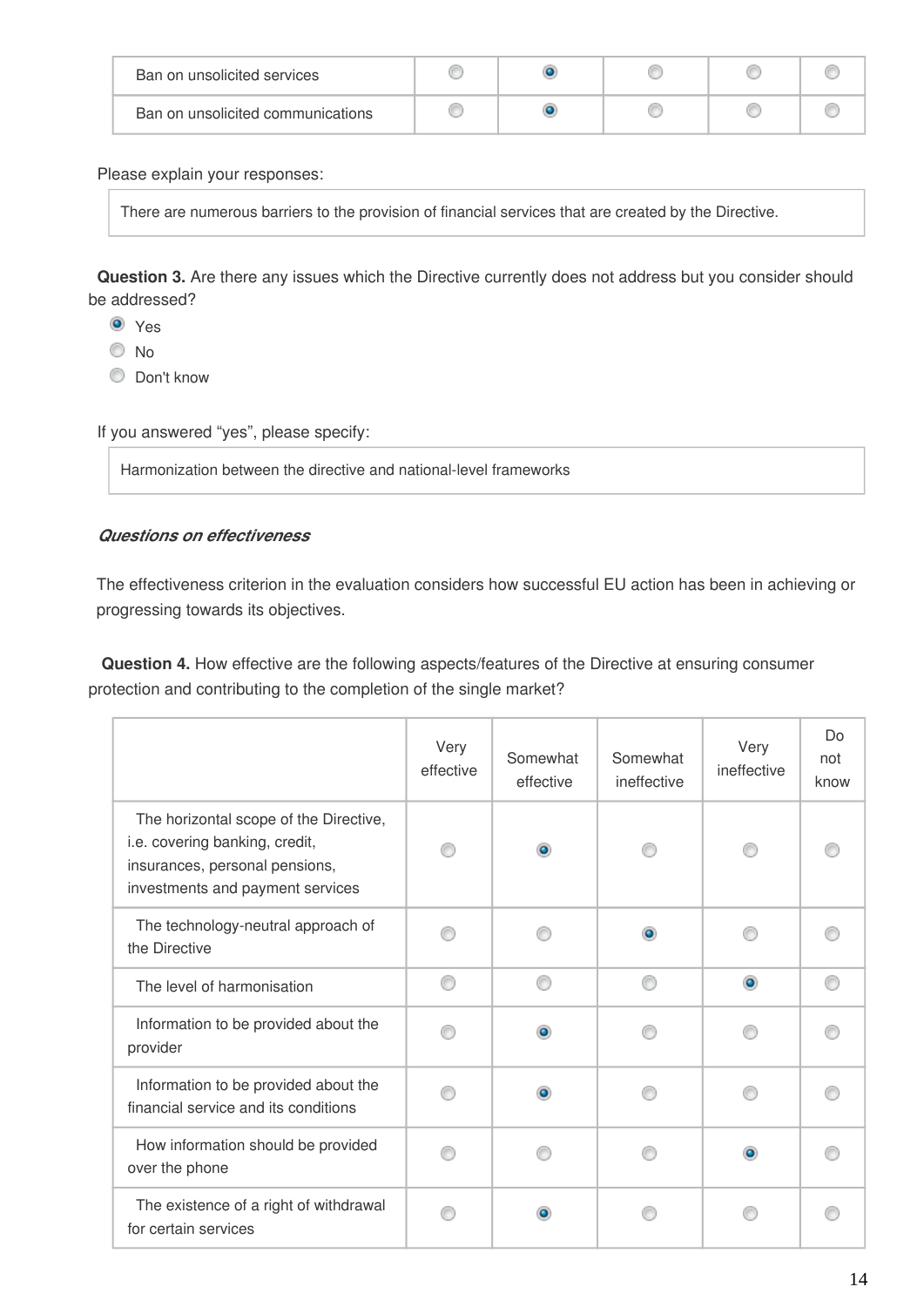| Cancellation of payments made<br>through fraudulent use of a payment<br>card |  |  |  |
|------------------------------------------------------------------------------|--|--|--|
| Ban on unsolicited services                                                  |  |  |  |
| Ban on unsolicited communications                                            |  |  |  |

Please specify:

| $\sim$ $\sim$ $\sim$ $\sim$ $\sim$ $\sim$ $\sim$ $\sim$ |
|---------------------------------------------------------|
|                                                         |
|                                                         |
|                                                         |
|                                                         |

#### *Questions on efficiency*

When deciding whether to introduce a sector-specific regulation, the EU faces the challenge of balancing the potential benefits of the regulation against its potential costs. In the case of the Distance Marketing of Financial Services Directive, these costs include direct costs incurred by the financial service providers on compliance and administration, the national authorities' enforcement costs and the costs incurred by other businesses involved in distributing these services.

#### **Question 5.** How would you rate the costs resulting from the Directive?

|                                                                                       | Very<br>costly | Somewhat<br>costly | Not<br>costly | Do<br>not<br>know |
|---------------------------------------------------------------------------------------|----------------|--------------------|---------------|-------------------|
| Information to be provided about the provider                                         |                | $\bullet$          |               |                   |
| Information to be provided about the financial service<br>and the conditions attached |                |                    |               |                   |
| How information should be provided over the phone                                     |                | $\circ$            | ⋒             |                   |
| The existence of a right of withdrawal for certain<br>services                        |                | $\bullet$          |               |                   |
| Cancellation of payments made through fraudulent use<br>of a payment card             |                |                    |               |                   |
| Ban on unsolicited services                                                           |                | $\bullet$          |               |                   |
| Ban on unsolicited communications                                                     |                |                    |               |                   |

Please explain your responses.

Any regulation on a financial institution requires policies and procedures, training, auditing and other items. Though there is merit to the Directive, there is a cost of compliance. These costs grow when there are inconsistencies or additional processes and procedures that must be followed to comply with multiple laws that have the same intent.

**Question 6.** To what extent are these costs generated by the Directive rather than by product-specific legislation?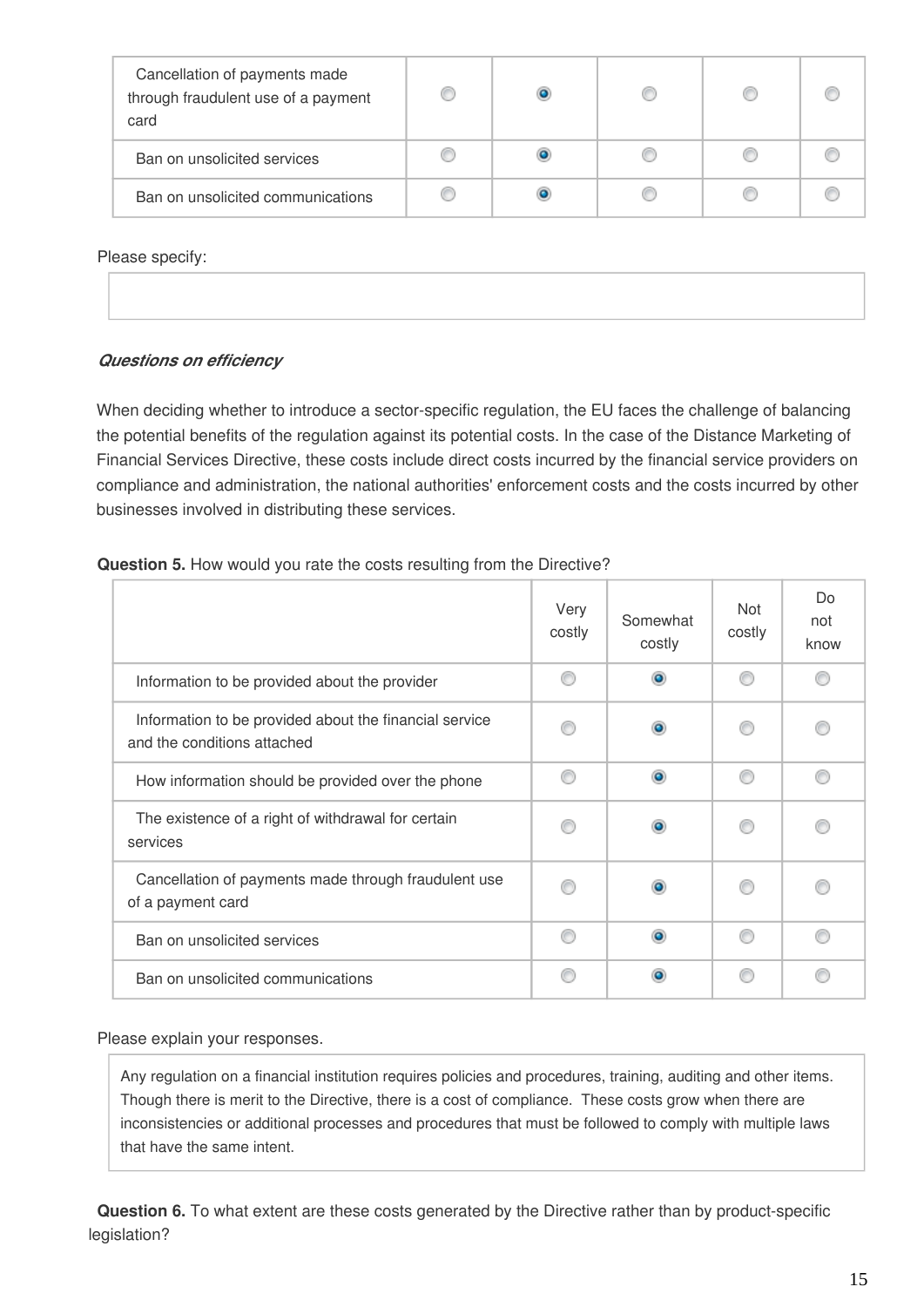Somewhat by the Directive as there are requirements in the Directive that are Directive specific. Other requirements are driven by other regulations. The layering of regulations often exacerbates the costs.

|                                                                                       | Very<br>beneficial | Somewhat<br>beneficial | <b>Not</b><br>beneficial | Do<br>not<br>know |
|---------------------------------------------------------------------------------------|--------------------|------------------------|--------------------------|-------------------|
| Information to be provided about the provider                                         |                    | ۰                      |                          |                   |
| Information to be provided about the financial<br>service and the conditions attached |                    |                        |                          |                   |
| How information should be provided over the phone                                     |                    |                        | $\bullet$                |                   |
| The existence of a right of withdrawal for certain<br>services                        |                    |                        |                          |                   |
| Cancellation of payments made through fraudulent<br>use of a payment card             |                    |                        |                          |                   |
| Ban on unsolicited services                                                           |                    |                        |                          |                   |
| Ban on unsolicited communications                                                     |                    |                        |                          |                   |

#### **Question 7.** How would you rate the following benefits of the Directive?

Please explain your responses.

Credit Unions support consumer disclosures and transparency, but the applicability to new technologies and the overlay with other directives and rules can create compliance complexities.

**Question 8.** To what extent are these benefits generated by the Directive rather than by product-specific legislation?

The directive does contain specific requirements that dictate procedures. The directive does contribute directly to the costs.

**Question 9.** Overall, do the benefits of the Directive outweigh its costs?

- **N** Yes
- **V** No
- No opinion/Don't know

#### Please specify:

The directive is important but it needs to be updated and harmonized with other regulatory burdens.

**Question 10.** Are there any areas in the Directive where there is room for simplification or reduction of costs? Please specify: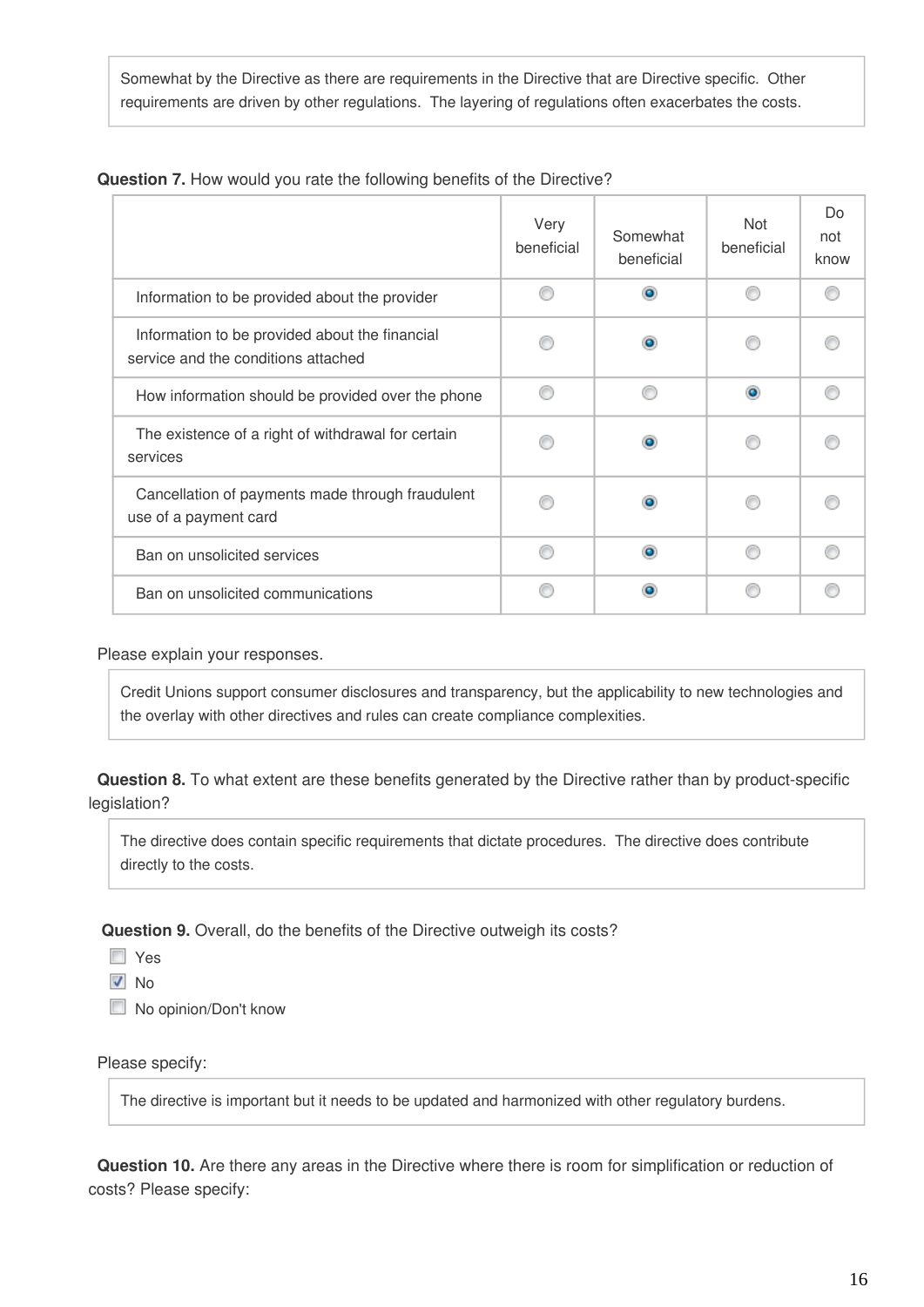It should be updated to account for electronic delivery of contracts and harmonization with national level frameworks.

#### *Questions on coherence*

The evaluation of coherence involves looking at how well different actions work together. Since the adoption of the Directive, several product-specific pieces of legislation have come into force, covering consumer credit, mortgages, payment accounts, payment services, insurance products and investment products. Other pieces of legislation interacting with the Directive include general consumer protection rules on unfair commercial practices and unfair contract terms, and those pertaining to the e-commerce framework and data protection.

**Question 11.** To what extent is the Directive coherent with other EU legislation:

|                                                                                                                    | Very<br>coherent | Somewhat<br>coherent | Somewhat<br>incoherent | Very<br>incoherent | Do<br>not<br>know |
|--------------------------------------------------------------------------------------------------------------------|------------------|----------------------|------------------------|--------------------|-------------------|
| <b>Consumer Credit Directive (CCD)</b>                                                                             | 0                | $\bullet$            | 0                      | 0                  | 0                 |
| Mortgage Credit Directive (MCD)                                                                                    | ⊙                | $\circledcirc$       | ⊙                      | ⊙                  | ⊙                 |
| <b>Payment Accounts Directive (PAD)</b>                                                                            | ⊙                | ⊙                    | $\bullet$              | ⊙                  | ⊙                 |
| <b>Payment Services Directive (PSD)</b>                                                                            | ⊙                | ⊙                    | $_{\odot}$             | ⊙                  | ⊙                 |
| <b>Insurance Distribution Directive (IDD)</b>                                                                      | ⊙                | ⋒                    | ⊙                      | ⊙                  | $\circledcirc$    |
| <b>Market in Financial Instruments</b><br>Directive (MiFID)                                                        | ⊙                | ⊙                    | ۰                      | ∩                  |                   |
| Undertakings for the collective<br>investment in transferable securities<br>Directive (UCITS)                      |                  | ∩                    |                        |                    |                   |
| Key information documents for<br>packaged retail and insurance-based<br>investment products Regulation<br>(PRIIPS) |                  |                      |                        |                    |                   |
| <b>Prospectus Regulation</b>                                                                                       | ⊙                | ⊙                    | ⊙                      | ⊙                  | $\circledcirc$    |
| Alternative investment fund<br>managers Directive (AIFM)                                                           |                  | 60                   |                        |                    |                   |
| <b>Unfair Commercial Practices</b><br>Directive (UCPD)                                                             |                  |                      |                        |                    |                   |
| <b>Unfair Contract Terms Directive</b><br>(UCTD)                                                                   |                  |                      |                        |                    |                   |
| <b>General Data Protection Regulation</b><br>(GDPR)                                                                |                  |                      |                        |                    |                   |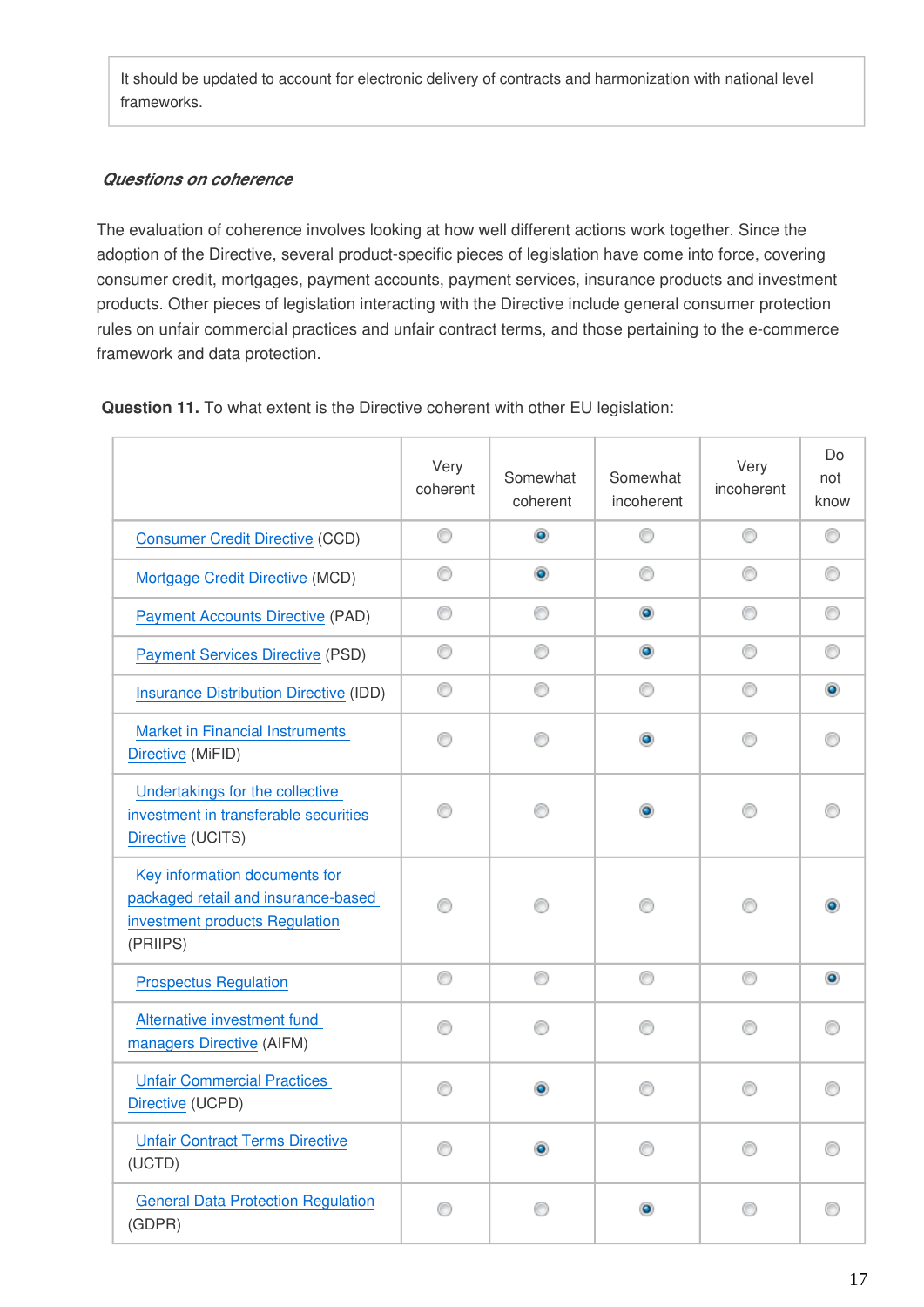| ePrivacy Directive (EPD)       |  |  |  |
|--------------------------------|--|--|--|
| e-commerce Directive (ECD)     |  |  |  |
| <b>Geo-blocking Regulation</b> |  |  |  |

For each of the legal acts listed above, please specify in which respect(s) you consider it is coherent or not with the Directive:

**Question 12.** Given that the Directive applies to different products, does it bring any additional value compared to product-specific legislation? Please give details for your answer.

Some of the directives will inherently be included in certain products such as mortgages and thus may be duplicative. Loan transactions contain disclosures contained in either CCD or MCD and seem duplicative.

**Question 13.** Are you are aware of any contradictions/overlaps/inconsistencies/missing links between the Directive and national legislation? If so, what are they?

Yes, national level legislation often is inconsistent with the directive in various regards.

#### *Questions on EU added value*

In any policy initiative, the Commission must consider whether there is added value in tackling certain issues at EU level or whether it would be better for them to be dealt with by the Member States.

**Question 14.** In your view, what is the added value delivered by the Directive and its implementation, over and above what could reasonably have been expected from national legislation in the Member States alone?

|                                             | High added<br>value | Medium added<br>value | Low added<br>value | Do not<br>know |
|---------------------------------------------|---------------------|-----------------------|--------------------|----------------|
| Better consumer protection                  |                     |                       |                    |                |
| Better functioning of the single<br>market  | C                   |                       |                    |                |
| Legal clarity                               |                     |                       |                    |                |
| Help in addressing cross-border<br>problems |                     |                       |                    |                |

Please explain your responses: